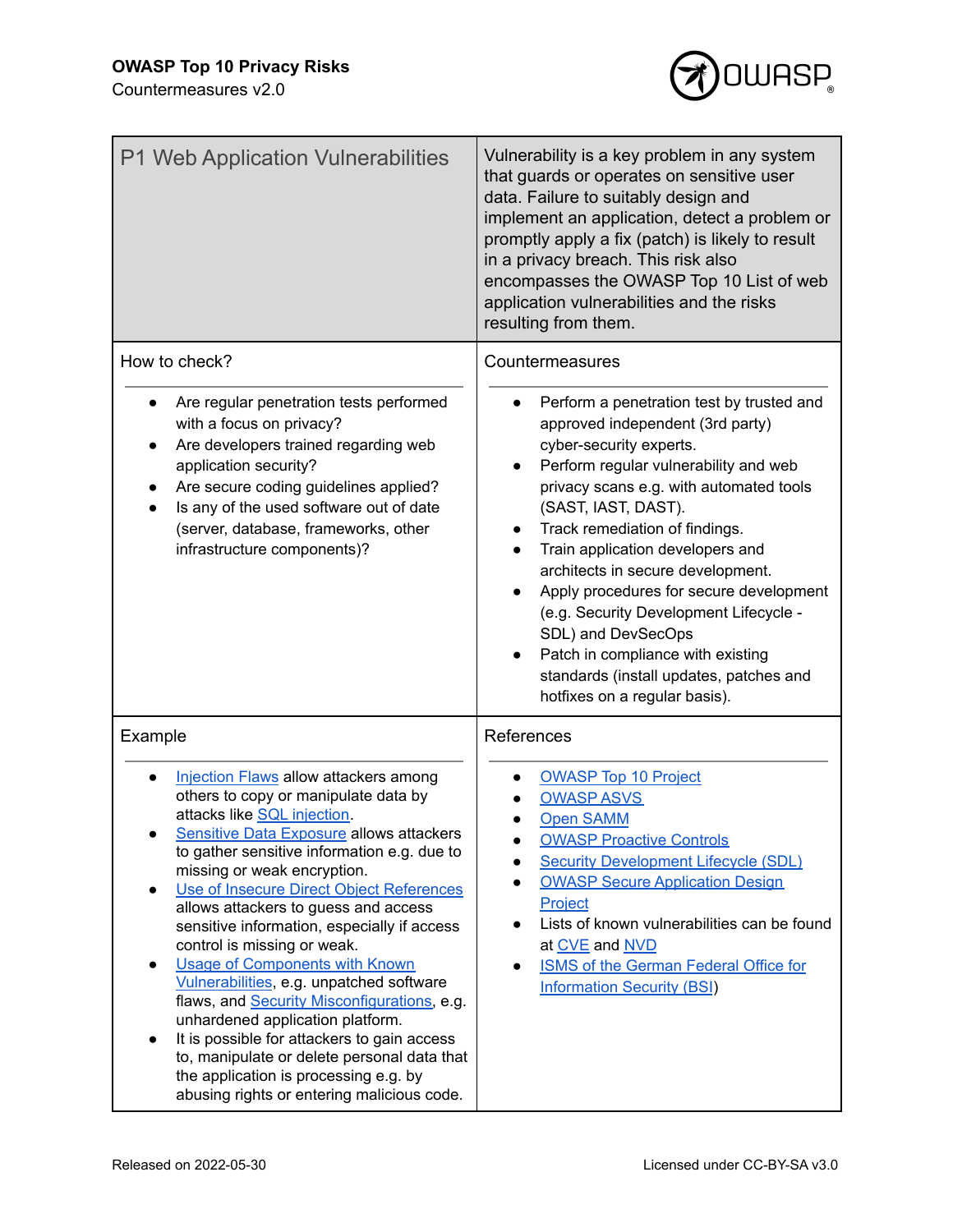

| P2 Operator-sided Data Leakage                                                                                                                                                                                                                                                                                                                                                                                                                                                                                                                                                                                                                                                                                                                                                                                                                                                                                                                                                                                                                                                                                                          | Failure to prevent the leakage of any<br>information containing or related to user data,<br>or the data itself, to any unauthorized party<br>resulting in loss of data confidentiality.<br>Introduced either due to intentional malicious<br>breach or unintentional mistake e.g. caused<br>by insufficient access management controls,<br>insecure storage, duplication of data or a lack<br>of awareness.                                                                                                                                                                                                                                                                                                                                                                                                                                                                                                                                                                                                                                                                                                                                                                                                                                                                                                                       |
|-----------------------------------------------------------------------------------------------------------------------------------------------------------------------------------------------------------------------------------------------------------------------------------------------------------------------------------------------------------------------------------------------------------------------------------------------------------------------------------------------------------------------------------------------------------------------------------------------------------------------------------------------------------------------------------------------------------------------------------------------------------------------------------------------------------------------------------------------------------------------------------------------------------------------------------------------------------------------------------------------------------------------------------------------------------------------------------------------------------------------------------------|-----------------------------------------------------------------------------------------------------------------------------------------------------------------------------------------------------------------------------------------------------------------------------------------------------------------------------------------------------------------------------------------------------------------------------------------------------------------------------------------------------------------------------------------------------------------------------------------------------------------------------------------------------------------------------------------------------------------------------------------------------------------------------------------------------------------------------------------------------------------------------------------------------------------------------------------------------------------------------------------------------------------------------------------------------------------------------------------------------------------------------------------------------------------------------------------------------------------------------------------------------------------------------------------------------------------------------------|
| How to check?<br>Research the reputation and reliability of<br>the operator:<br>Have there been former breaches<br>$\circ$<br>related to the operator?<br>Does the provider proactively prove<br>$\circ$<br>privacy and security and if yes,<br>how?<br>Is there a bug bounty program to<br>$\circ$<br>report vulnerabilities?<br>Is the provider certified according to<br>$\circ$<br>ISO/IEC 27001/2 or ISO/IEC<br>27017/18 (cloud providers) and<br>ISO/IEC 27701 (privacy information<br>management)?<br>Is the operator located in a country<br>$\circ$<br>with high privacy standards?<br>Audit the operator:<br>Are privacy best practices in place?<br>$\circ$<br>Is awareness training mandatory for<br>$\circ$<br>all employees?<br>Is there a privacy engineering<br>$\circ$<br>team?<br>How is personal data anonymized?<br>$\circ$<br>Is personal data encrypted?<br>Who has access to the data<br>$\circ$<br>(need-to-know-principle) and<br>encryption keys?<br>Audit methods:<br>Paper-based audit (fair)<br>$\circ$<br>Interview-based audit (good)<br>$\circ$<br>On-site audit and system-checks<br>$\circ$<br>(best) | Countermeasures<br>Usage of proper Authentication,<br>Authorization and Access Management<br>(physical as well as logical) considering:<br>Principle of least privilege<br>$\circ$<br>Multi-Factor Authentication<br>$\circ$<br><b>Privileged Account Management</b><br>$\circ$<br>Avoidance of local accounts<br>$\circ$<br>Use strong encryption for all personal<br>data stored (data at rest) especially on<br>mobile media (e.g. USB memory sticks,<br>laptop hard disks, tablet and phone local<br>storage, backup tapes, portable hard disk<br>drives).<br>Awareness training for all employees<br>regarding handling of personal data.<br>Implementation of a data classification<br>and information handling policy.<br>Monitor and detect classified data when it<br>$\bullet$<br>leaks from endpoints, web portals and<br>cloud services (e.g. by DLP, SIEM).<br><b>Implement Privacy by Design</b><br>Anonymisation of personal data:<br>It is common practice to anonymise<br>personal data and use it for other<br>purposes e.g. testing or marketing.<br>Anonymisation is not easy (e.g. aol<br>search data leak) and there are many<br>anonymisation theories which can be very<br>complex.<br>Use pseudonymisation which means that<br>data can only be connected to a person<br>with the help of a third party. |
| Example<br><b>Handbook for Safeguarding Sensitive PII</b><br><b>Article 29 Working Party on</b><br>Anonymization                                                                                                                                                                                                                                                                                                                                                                                                                                                                                                                                                                                                                                                                                                                                                                                                                                                                                                                                                                                                                        | References<br>ISO 2700x, 27701 and 29100 series<br>IT-Grundschutz-Catalogues                                                                                                                                                                                                                                                                                                                                                                                                                                                                                                                                                                                                                                                                                                                                                                                                                                                                                                                                                                                                                                                                                                                                                                                                                                                      |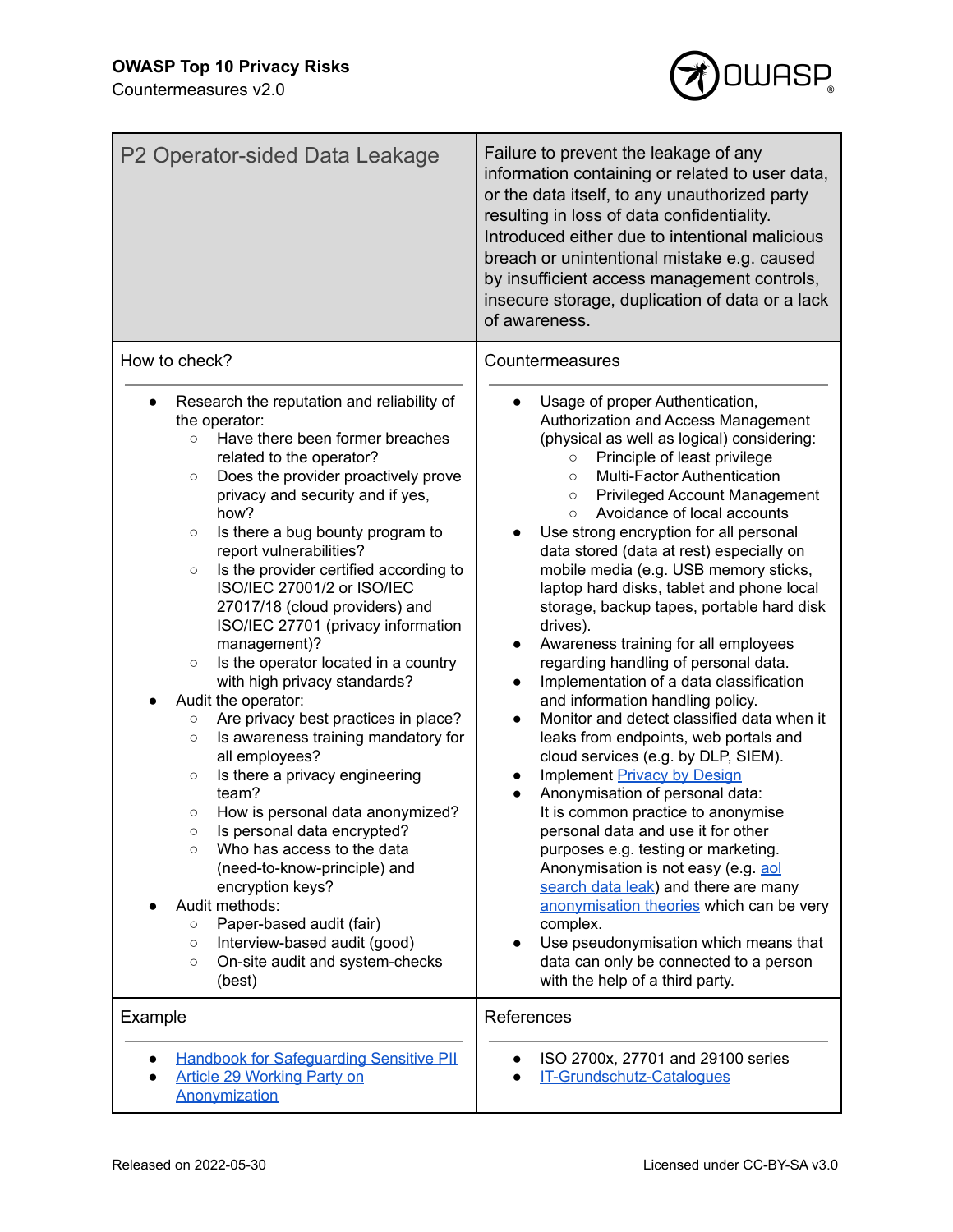

| P3 Insufficient Data Breach<br>Response                                                                                                                                                                                                                                                                                                                                                                                                                                                                                                                                                                                                                                                                                                                                                                                                                                                                                                                                                                                                    | Not informing the affected persons (data<br>subjects) about a possible breach or data<br>leak, resulting either from intentional or<br>unintentional events; failure to remedy the<br>situation by fixing the cause; not attempting to<br>limit the leaks.                                                                                                                                                                                                                                                                                                                                                                                                                                                                                                                                                                                                                                                                                                                                                                                                                                                                                                                                                   |
|--------------------------------------------------------------------------------------------------------------------------------------------------------------------------------------------------------------------------------------------------------------------------------------------------------------------------------------------------------------------------------------------------------------------------------------------------------------------------------------------------------------------------------------------------------------------------------------------------------------------------------------------------------------------------------------------------------------------------------------------------------------------------------------------------------------------------------------------------------------------------------------------------------------------------------------------------------------------------------------------------------------------------------------------|--------------------------------------------------------------------------------------------------------------------------------------------------------------------------------------------------------------------------------------------------------------------------------------------------------------------------------------------------------------------------------------------------------------------------------------------------------------------------------------------------------------------------------------------------------------------------------------------------------------------------------------------------------------------------------------------------------------------------------------------------------------------------------------------------------------------------------------------------------------------------------------------------------------------------------------------------------------------------------------------------------------------------------------------------------------------------------------------------------------------------------------------------------------------------------------------------------------|
| How to check?                                                                                                                                                                                                                                                                                                                                                                                                                                                                                                                                                                                                                                                                                                                                                                                                                                                                                                                                                                                                                              | Countermeasures                                                                                                                                                                                                                                                                                                                                                                                                                                                                                                                                                                                                                                                                                                                                                                                                                                                                                                                                                                                                                                                                                                                                                                                              |
| General questions:<br>Is an incident response plan for privacy<br>incidents in place?<br>Is this plan tested regularly (provide<br>$\bullet$<br>evidence e.g. a test protocol)?<br>Do you have a Computer Emergency<br>$\bullet$<br>Response Team (CERT) and / or a<br>Privacy Team?<br>Do you have monitoring for incidents (e.g.<br>SIEM) in place?<br>If there was a privacy incident, did you:<br>detect it (timeously)?<br>notify relevant parties, including the<br>$\bullet$<br>individuals themselves, in a timely<br>manner?<br>protect evidence, remaining data during<br>response / investigation?<br>Is your incident response:<br>Timely - information is disclosed to<br>affected parties soon enough for them to<br>avoid additional harm?<br>Honest, accurate and understandable?<br>Organizations that experience a privacy<br>breach have a responsibility to clearly<br>communicate the nature and scope of the<br>breach to those affected.<br>Established company wide for security<br>breach notifications (policy)? | Countermeasures (in advance):<br>Create and maintain an incident response<br>plan and an incident team with relevant<br>members from across the organization.<br>Test incident response plan regularly (at<br>$\bullet$<br>minimum tabletop exercise bi-annually).<br>Include privacy-related incidents in test.<br>$\bullet$<br>Establish a qualified Computer<br>Emergency Response Team (CERT).<br>Establish a Privacy Team.<br>Continuously monitor for personal data<br>leakage and loss.<br>Responding to the breach:<br>Validate the breach.<br>Immediately assign / notify the incident<br>manager responsible for investigation.<br>Inform CERT and Privacy Team<br>$\bullet$<br>Assemble an incident response team<br>$\bullet$<br>Determine the scope and composition of<br>the breach (e.g. legislation,<br>confidentiality).<br>Notify the data owners.<br>Determine whether to notify the<br>authorities (situation dependent).<br>Decide how to investigate to ensure that<br>the evidence is appropriately handled.<br>Determine whether notification of affected<br>individuals is needed and when and how.<br>Collect and review any breach response<br>documentation and analyze reports. |
| Example                                                                                                                                                                                                                                                                                                                                                                                                                                                                                                                                                                                                                                                                                                                                                                                                                                                                                                                                                                                                                                    | References                                                                                                                                                                                                                                                                                                                                                                                                                                                                                                                                                                                                                                                                                                                                                                                                                                                                                                                                                                                                                                                                                                                                                                                                   |
| <b>AICPA Privacy Incident Response Plan Template</b><br>Data Breach Response Checklist (PTAC)                                                                                                                                                                                                                                                                                                                                                                                                                                                                                                                                                                                                                                                                                                                                                                                                                                                                                                                                              | <b>Key Steps for Organizations in Responding to</b><br><b>Privacy Breaches (Privacy Commissioner of</b><br>Canada)<br><b>Data Breach Notification Pattern - Privacy</b><br><b>Patterns</b>                                                                                                                                                                                                                                                                                                                                                                                                                                                                                                                                                                                                                                                                                                                                                                                                                                                                                                                                                                                                                   |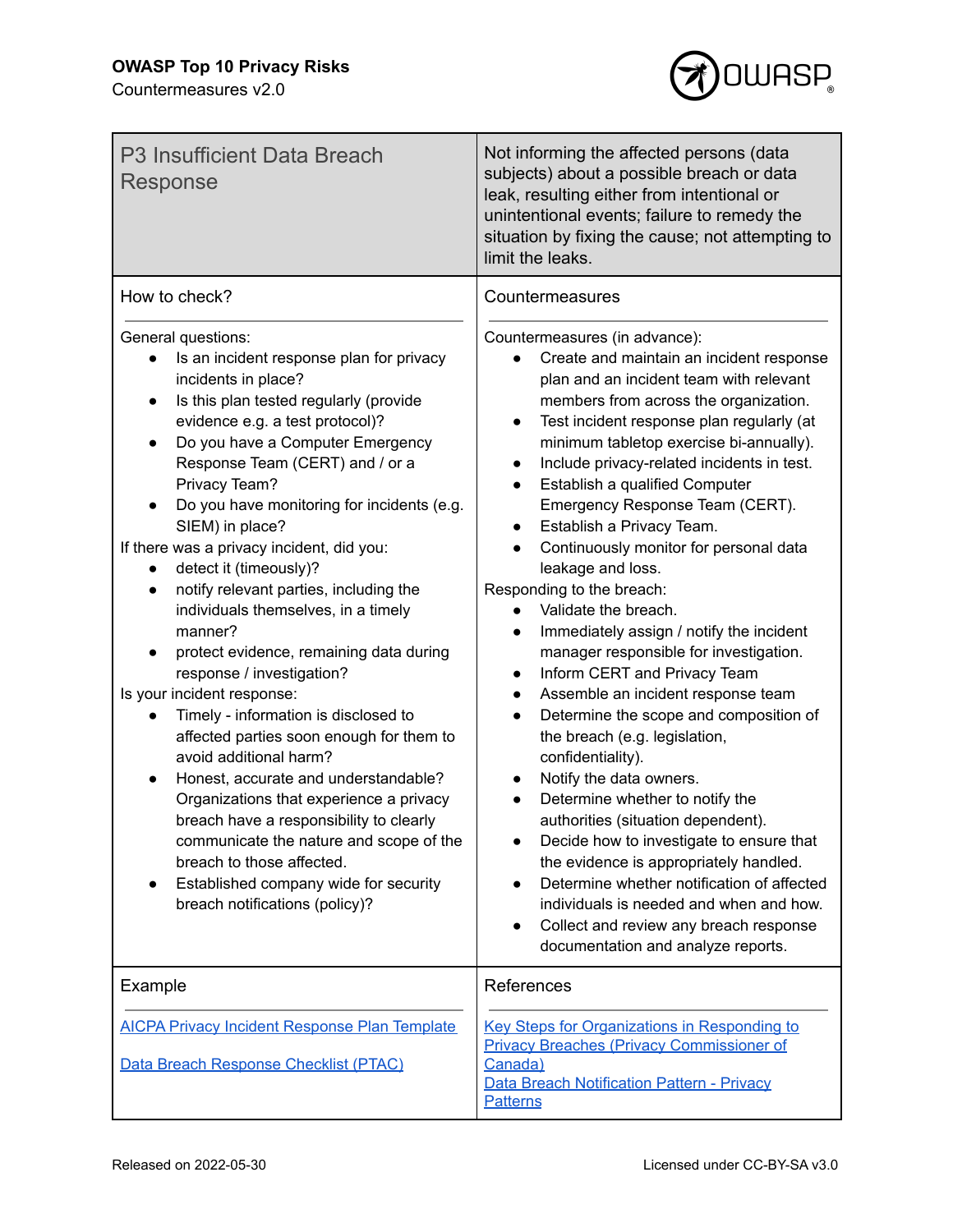

| P4 Consent on Everything                                                                                                                                                                                                                                                                    | Aggregation or inappropriate use of consent<br>to legitimate processing. Consent is "on<br>everything" and not collected separately for<br>each purpose (e.g. use of website and<br>profiling for advertising).<br>Note: "Problems with getting consent" has<br>been merged with this topic.<br>Non-transparent policies, terms & conditions<br>(P5) support this issue. |
|---------------------------------------------------------------------------------------------------------------------------------------------------------------------------------------------------------------------------------------------------------------------------------------------|--------------------------------------------------------------------------------------------------------------------------------------------------------------------------------------------------------------------------------------------------------------------------------------------------------------------------------------------------------------------------|
| How to check?<br>Is consent aggregated or inappropriately<br>$\bullet$<br>used to legitimate processing?<br>Are data flow restrictions rather than<br>consent used?<br>Is the default setting for consent "on"<br>(opt-out) for those purposes not<br>absolutely necessary for the service. | Countermeasures<br>Collect consent separately for each<br>purpose (e.g. use of website and profiling<br>for advertising).<br>Consent should be voluntarily                                                                                                                                                                                                               |
| Example                                                                                                                                                                                                                                                                                     | References                                                                                                                                                                                                                                                                                                                                                               |
| Personal data purchases from elsewhere are<br>imported into the application where the<br>provenance and consent is unknown or<br>inadequately verifiable.                                                                                                                                   | <b>Helen Nissenbaum on Post-Consent</b><br><b>Privacy - YouTube</b><br>https://hbr.org/2018/09/stop-thinking-abou<br>t-consent-it-isnt-possible-and-it-isnt-right                                                                                                                                                                                                        |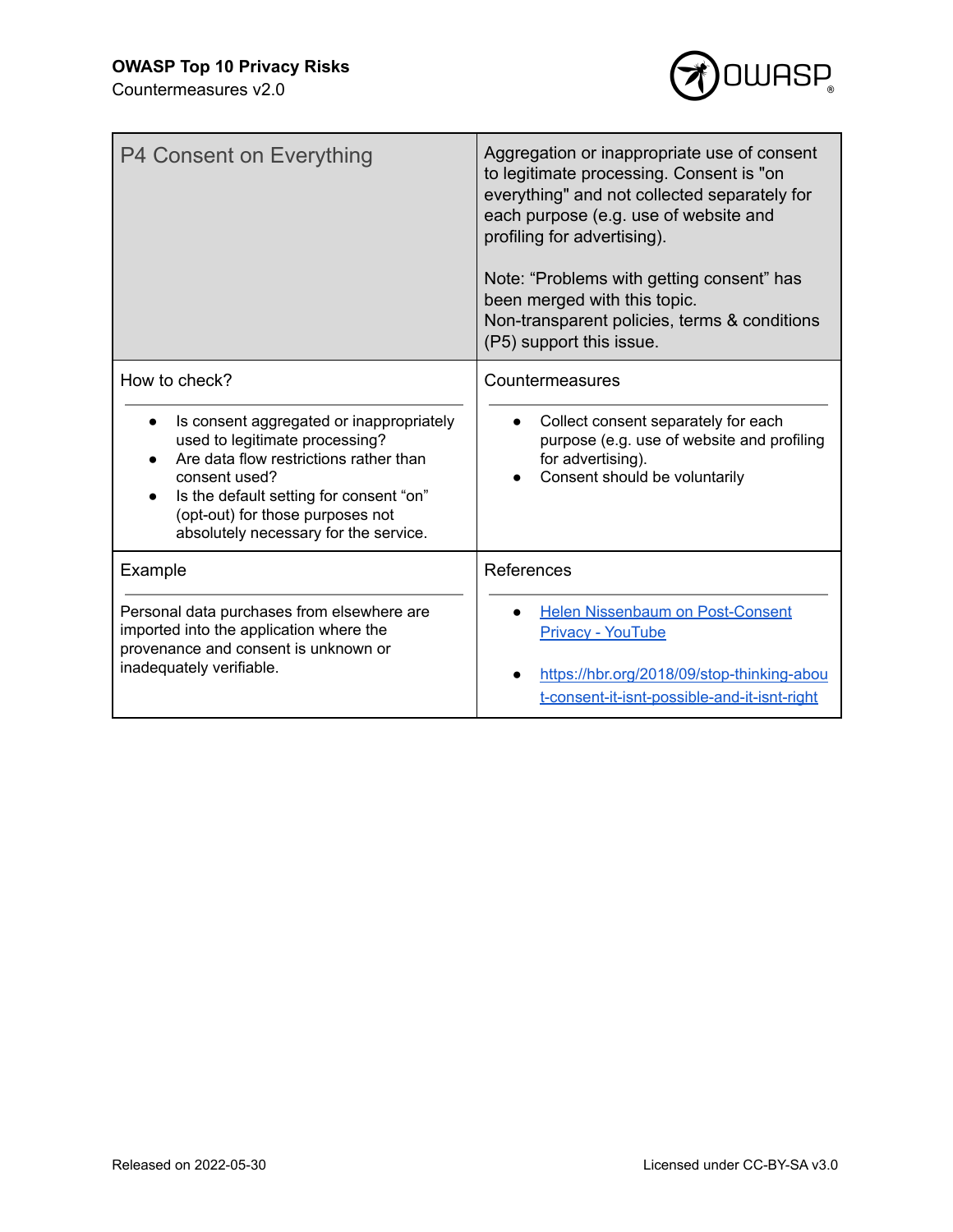## **OWASP Top 10 Privacy Risks**



| P5 Non-transparent Policies, Terms<br>and Conditions                                                                                                                                                                                                                                                                                                                                                                                                                                                                                                                                                                                                                                                                                                                                                                                                                                                                             | Not providing sufficient information to<br>describe how data is processed, such as its<br>collection, storage, processing and deletion.<br>Failure to make this information<br>easily-accessible and understandable for<br>non-lawyers.                                                                                                                                                                                                                                                                                                                                                                                                                                                                                                                                                                                                                                                                                                                                                                                                                                                                                                              |
|----------------------------------------------------------------------------------------------------------------------------------------------------------------------------------------------------------------------------------------------------------------------------------------------------------------------------------------------------------------------------------------------------------------------------------------------------------------------------------------------------------------------------------------------------------------------------------------------------------------------------------------------------------------------------------------------------------------------------------------------------------------------------------------------------------------------------------------------------------------------------------------------------------------------------------|------------------------------------------------------------------------------------------------------------------------------------------------------------------------------------------------------------------------------------------------------------------------------------------------------------------------------------------------------------------------------------------------------------------------------------------------------------------------------------------------------------------------------------------------------------------------------------------------------------------------------------------------------------------------------------------------------------------------------------------------------------------------------------------------------------------------------------------------------------------------------------------------------------------------------------------------------------------------------------------------------------------------------------------------------------------------------------------------------------------------------------------------------|
| How to check?                                                                                                                                                                                                                                                                                                                                                                                                                                                                                                                                                                                                                                                                                                                                                                                                                                                                                                                    | Countermeasures                                                                                                                                                                                                                                                                                                                                                                                                                                                                                                                                                                                                                                                                                                                                                                                                                                                                                                                                                                                                                                                                                                                                      |
| Check if policies, terms and conditions:<br>Are easy to find<br>Fully describe data processing:<br>Who are you / who is processing<br>$\circ$<br>the data<br>Including data transfers<br>$\circ$<br>Analysis performed<br>$\circ$<br><b>Retention time</b><br>$\circ$<br>Metadata used<br>$\circ$<br>What are the rights<br>$\circ$<br>$\circ$<br>Understandable for non-lawyers<br>Complete, but KISS (Keep it short and<br>simple)<br>Include a process for obtaining user<br>$\bullet$<br>consent if the terms, policies or conditions<br>change.<br>Are available in the user's language<br>Explain which data are collected<br>$\bullet$<br>Explain the purposes for which personal<br>data is collected<br>Use a readability score tester like<br>$\bullet$<br>https://readable.com/ to check whether a<br>text is hard to read or not.<br>Are privacy rules actively communicated<br>or does the user have to take action | Terms & Conditions (T&Cs) should be<br>specifically for the use and data<br>processing of the website.<br>They should be easy to understand for<br>$\bullet$<br>non-lawyers and not too long.<br>Provide an easily readable summary of<br>$\bullet$<br>the terms and conditions as well as a long<br>version.<br>Pictograms can be used for visual aid.<br>$\bullet$<br>Use separate T&Cs for use and data<br>processing.<br>Use release notes to identify change<br>$\bullet$<br>history of T&Cs and policies/notices over<br>time.<br>Keep track of which users consented to<br>$\bullet$<br>which version and any other time at which<br>they may opt in to newer versions.<br>Deploy Do Not Track on the server side.<br>$\bullet$<br>When collecting information it should be<br>clear why it is needed. You should also try<br>to predict whether you will be likely to do<br>other things with it in the future and tell<br>the users if you have such plans.<br>Provide a list of cookies, widgets etc.<br>$\bullet$<br>used with an explanation of the use e.g.<br>sharing data or advertising.<br>Provide an opt-out-button for the users. |
| Example                                                                                                                                                                                                                                                                                                                                                                                                                                                                                                                                                                                                                                                                                                                                                                                                                                                                                                                          | References                                                                                                                                                                                                                                                                                                                                                                                                                                                                                                                                                                                                                                                                                                                                                                                                                                                                                                                                                                                                                                                                                                                                           |
| Easily readable summaries:<br>http://www.avg.com/privacy<br>$\circ$<br>500px.com<br>$\circ$<br>Explanation of cookies, widgets etc.<br>including an opt-out-button if existing:<br>http://www.kaspersky.com/third-pa<br>$\circ$<br>rty-tracking                                                                                                                                                                                                                                                                                                                                                                                                                                                                                                                                                                                                                                                                                  | Guidance on writing a privacy notice I<br>$\bullet$<br>Data Protection - UCL - University<br><b>College London</b><br><b>HTTPA</b> (HTTP with Accountability)<br><b>Appropriate Privacy Icons - Privacy</b><br><b>Patterns</b><br>Paper: The Biggest Lie on the Internet:<br>$\bullet$<br>Ignoring the Privacy Policies and Terms of<br><b>Service Policies of Social Networking</b><br><b>Services</b>                                                                                                                                                                                                                                                                                                                                                                                                                                                                                                                                                                                                                                                                                                                                              |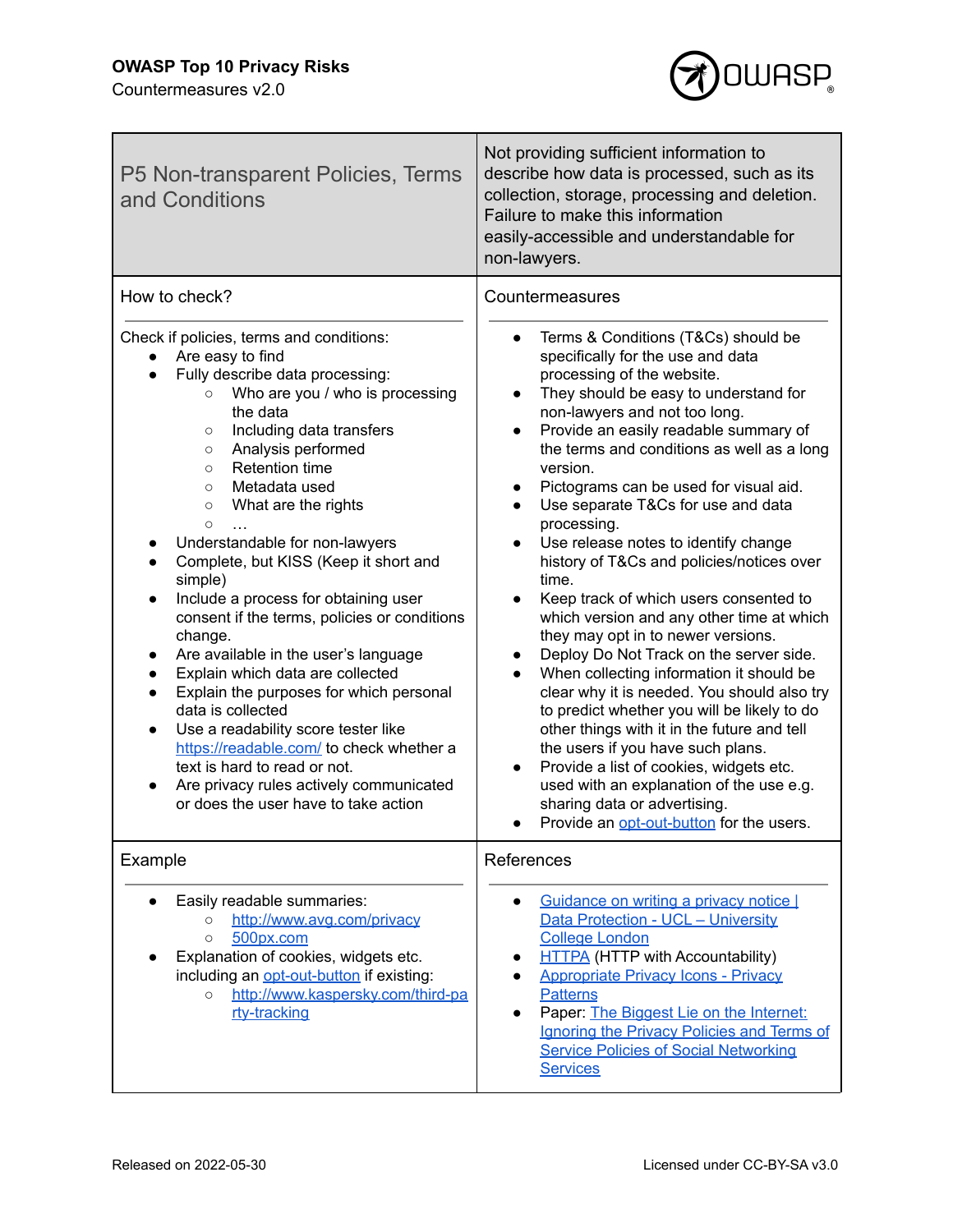

| P6 Insufficient Deletion of Personal<br>Data                                                                                                                                                                                                                                                                                              | Failure to effectively and / or timeously delete<br>personal data after termination of the<br>specified purpose or upon request.                                                                                                                                                                                                                                                                                                                                                                                                                                                                                                                                                                                                                                                                                                                                                                                                                                                                                                                                                                                                                                                                                                                                                                 |
|-------------------------------------------------------------------------------------------------------------------------------------------------------------------------------------------------------------------------------------------------------------------------------------------------------------------------------------------|--------------------------------------------------------------------------------------------------------------------------------------------------------------------------------------------------------------------------------------------------------------------------------------------------------------------------------------------------------------------------------------------------------------------------------------------------------------------------------------------------------------------------------------------------------------------------------------------------------------------------------------------------------------------------------------------------------------------------------------------------------------------------------------------------------------------------------------------------------------------------------------------------------------------------------------------------------------------------------------------------------------------------------------------------------------------------------------------------------------------------------------------------------------------------------------------------------------------------------------------------------------------------------------------------|
| How to check?<br>Inspect the data retention / deletion<br>$\bullet$<br>policies and/or agreements.<br>Evaluate their appropriateness.<br>Request deletion protocols.<br>Test processes for deletion requests.<br>Check if transparency is provided (which<br>$\bullet$<br>data is deleted when and which data is<br>not deleted and why). | Countermeasures<br>Establish a data deletion concept. Data<br>$\bullet$<br>retention, archival and deletion policies<br>and processes have to be implemented<br>and documented.<br>Personal data has to be deleted after<br>$\bullet$<br>termination of the specified purpose and<br>after an appropriate time frame (e.g. one<br>month).<br>Personal data has to be deleted on<br>$\bullet$<br>rightful user request.<br>Secure locking (with very limited access<br>$\bullet$<br>to the data) might be an option if deletion<br>is not possible due to technical<br>restrictions.<br>Real deletion is preferable though and<br>$\bullet$<br>minimizes the risk.<br>Evidence should be collected to verify the<br>$\bullet$<br>deletion as per policy.<br>Any data in backups, other copies or<br>$\bullet$<br>shared with third parties has to be<br>considered.<br>Exceptions are possible in case of<br>$\bullet$<br>retention required by law. Access should<br>be very limited and protocolled for this<br>case.<br>For cloud services also consider<br>$\bullet$<br>degaussing / cryptographic wiping of<br>archived and backed-up data.<br>Deletion of user profiles after longer<br>periods of inactivity.<br>Deploy systems with good privacy<br>practices, in this case minimization. |
| Example                                                                                                                                                                                                                                                                                                                                   | References                                                                                                                                                                                                                                                                                                                                                                                                                                                                                                                                                                                                                                                                                                                                                                                                                                                                                                                                                                                                                                                                                                                                                                                                                                                                                       |
| Customer data is deleted automatically after a<br>certain period of inactivity (Hotmail removes user<br>profiles in case they are not used for one year) or<br>after termination of contract (it is not required by<br>law to keep all customer information for<br>accounting or other purposes).                                         | How to write a GDPR data retention policy<br>- free template (itgovernance.co.uk)<br>German Standard DIN 66398 on retention<br>$\bullet$<br>and deletion of personal data                                                                                                                                                                                                                                                                                                                                                                                                                                                                                                                                                                                                                                                                                                                                                                                                                                                                                                                                                                                                                                                                                                                        |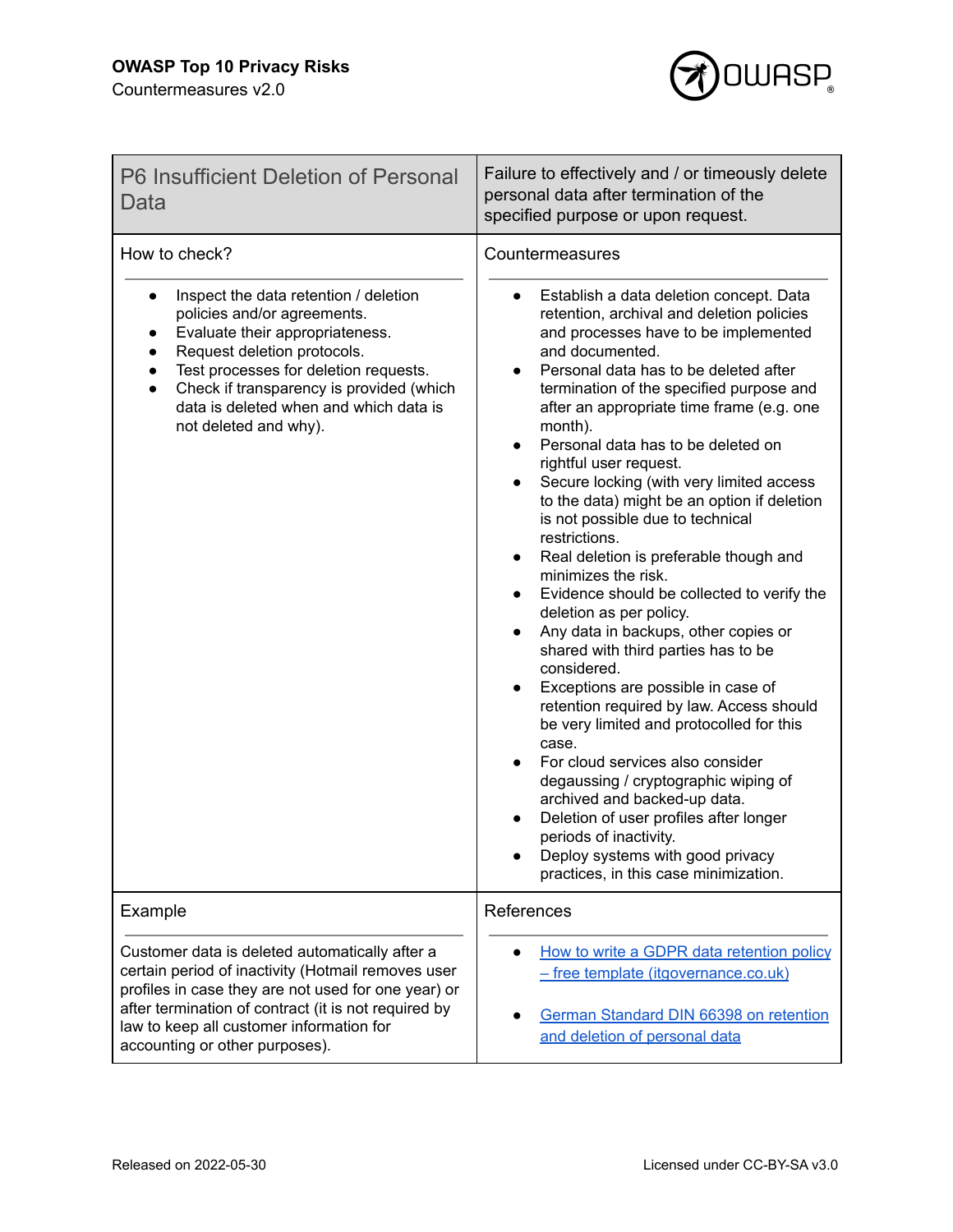

| <b>P7 Insufficient Data Quality</b>                                                                                                                                                                                                                                                                                                                                                                   | The use of outdated, incorrect or bogus user<br>data. Failure to update or correct the data.<br>Incorrect data can be a result of ambiguous<br>instructions during data collection (e.g.,<br>imprecise form fields), technical errors (e.g.,<br>saving process, login process), or incorrect<br>data linking (e.g., cookie errors, or during the<br>inclusion of a contact list or social network<br>account).                                                                                                                                                                                                                       |
|-------------------------------------------------------------------------------------------------------------------------------------------------------------------------------------------------------------------------------------------------------------------------------------------------------------------------------------------------------------------------------------------------------|--------------------------------------------------------------------------------------------------------------------------------------------------------------------------------------------------------------------------------------------------------------------------------------------------------------------------------------------------------------------------------------------------------------------------------------------------------------------------------------------------------------------------------------------------------------------------------------------------------------------------------------|
| How to check?<br>Ask the operator how it is ensured that<br>personal data is up-to-date.<br>Check for possibilities to update personal<br>data in the application.<br>Are there regular checks to validate that<br>data is up-to-date (e.g. "please verify your<br>shipping address")?<br>Question how long it is likely that data is<br>$\bullet$<br>up to date and how often it usually<br>changes. | Countermeasures<br>Put a procedure in place to validate user<br>data<br>Implement a procedure to update the<br>$\bullet$<br>user's personal data by obtaining inputs<br>from them after a certain time period.<br>The user should approve data if he or she<br>$\bullet$<br>is triggering a "critical" action.<br>Provide a form to enable users to update<br>$\bullet$<br>their data.<br>In case of an update make sure to forward<br>the information to any third parties /<br>subsystems that received the user's data<br>before (if there are any).<br>Consistency checks help against<br>typographical and copy & paste errors. |
| Example                                                                                                                                                                                                                                                                                                                                                                                               | References                                                                                                                                                                                                                                                                                                                                                                                                                                                                                                                                                                                                                           |
| An update form is provided on the website so that<br>the user can update his or her data when needed.<br>A leading webshop is asking whether your<br>address and account data is correct before you<br>can finish your order (CRM clearing).                                                                                                                                                          | UK ICO on keeping personal data up to date<br>Art. 16 GDPR - Right to rectification                                                                                                                                                                                                                                                                                                                                                                                                                                                                                                                                                  |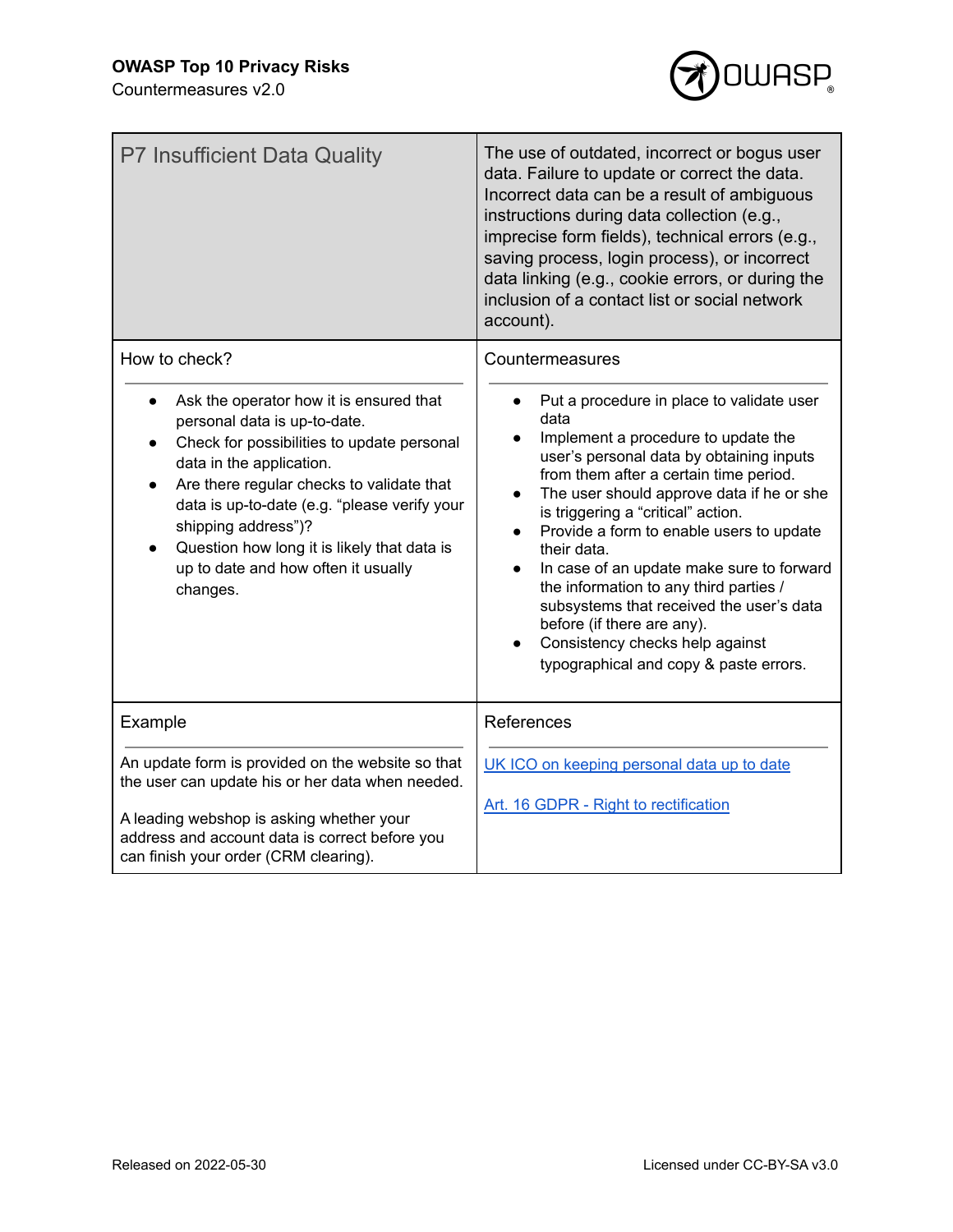

| P8 Missing or insufficient Session<br><b>Expiration</b>                                                                                                                                                                                                                                                                                                                                                                                                                                                                                                                                                                                                                      | Failure to effectively enforce session<br>termination. May result in collection of<br>additional user-data without the user's<br>consent or awareness.                                                                                                                                                                                                                                                                                                                                                                                                                                                                                                                                                                                                                                                             |
|------------------------------------------------------------------------------------------------------------------------------------------------------------------------------------------------------------------------------------------------------------------------------------------------------------------------------------------------------------------------------------------------------------------------------------------------------------------------------------------------------------------------------------------------------------------------------------------------------------------------------------------------------------------------------|--------------------------------------------------------------------------------------------------------------------------------------------------------------------------------------------------------------------------------------------------------------------------------------------------------------------------------------------------------------------------------------------------------------------------------------------------------------------------------------------------------------------------------------------------------------------------------------------------------------------------------------------------------------------------------------------------------------------------------------------------------------------------------------------------------------------|
| How to check?                                                                                                                                                                                                                                                                                                                                                                                                                                                                                                                                                                                                                                                                | Countermeasures                                                                                                                                                                                                                                                                                                                                                                                                                                                                                                                                                                                                                                                                                                                                                                                                    |
| Is the logout button easy to find and<br>promoted?<br>Is there an automatic session timeout < 1<br>week (for critical applications $<$ 1 day).<br>Are session timeout lengths appropriate to<br>the length required to complete a<br>transaction (long enough) but also to the<br>sensitivity of the data that the session<br>accesses (shorter for higher sensitivity)?<br>A single service can support several<br>combinations of session sensitivity and<br>length. Each such available session type<br>should be evaluated.                                                                                                                                              | Automatic session expiration should be<br>set. Expiration time could differ widely<br>depending on the criticality of the<br>application and data.<br>Session timeout should be no longer than<br>a week and much shorter for critical use<br>cases. A best practice for medium<br>criticality (e.g. webmailer, web shop,<br>social network) is one day as default<br>setting.<br>Session timeout should be configurable<br>by the user according to his or her needs.<br>If a user has not used the logout-button to<br>finish his session the last time, the user<br>should see a reminder message at next<br>login.<br>If the user is unable to logout, or the<br>logout does not terminate the session<br>completely, data may continue to be<br>collected (e.g. tracking sites the user visits<br>elsewhere). |
| Example                                                                                                                                                                                                                                                                                                                                                                                                                                                                                                                                                                                                                                                                      | References                                                                                                                                                                                                                                                                                                                                                                                                                                                                                                                                                                                                                                                                                                                                                                                                         |
| When a user forgets to logout from web.de<br>(German mail provider) a popup tells the users at<br>next login that logging out is important for security<br>reasons.<br>Facebook does not implement automatic session<br>expiration. The user has to logout manually. In<br>case the user does not actively log out and<br>someone else uses the device he or she can<br>access or manipulate the user's profile.<br>Amazon implements security without logout button<br>by partitioning the content into different sensitivity<br>levels, and tracking the x-main and session-id<br>cookies. Amazon ensures that only the<br>authenticated user can access personal details, | <b>OWASP Session Management Cheat Sheet</b><br><b>Carnegie Mellon Guidelines for Data Protection</b><br>recommends automatic session timeout besides<br>other controls                                                                                                                                                                                                                                                                                                                                                                                                                                                                                                                                                                                                                                             |
| but provides personalized content to a returning<br>user without login.                                                                                                                                                                                                                                                                                                                                                                                                                                                                                                                                                                                                      |                                                                                                                                                                                                                                                                                                                                                                                                                                                                                                                                                                                                                                                                                                                                                                                                                    |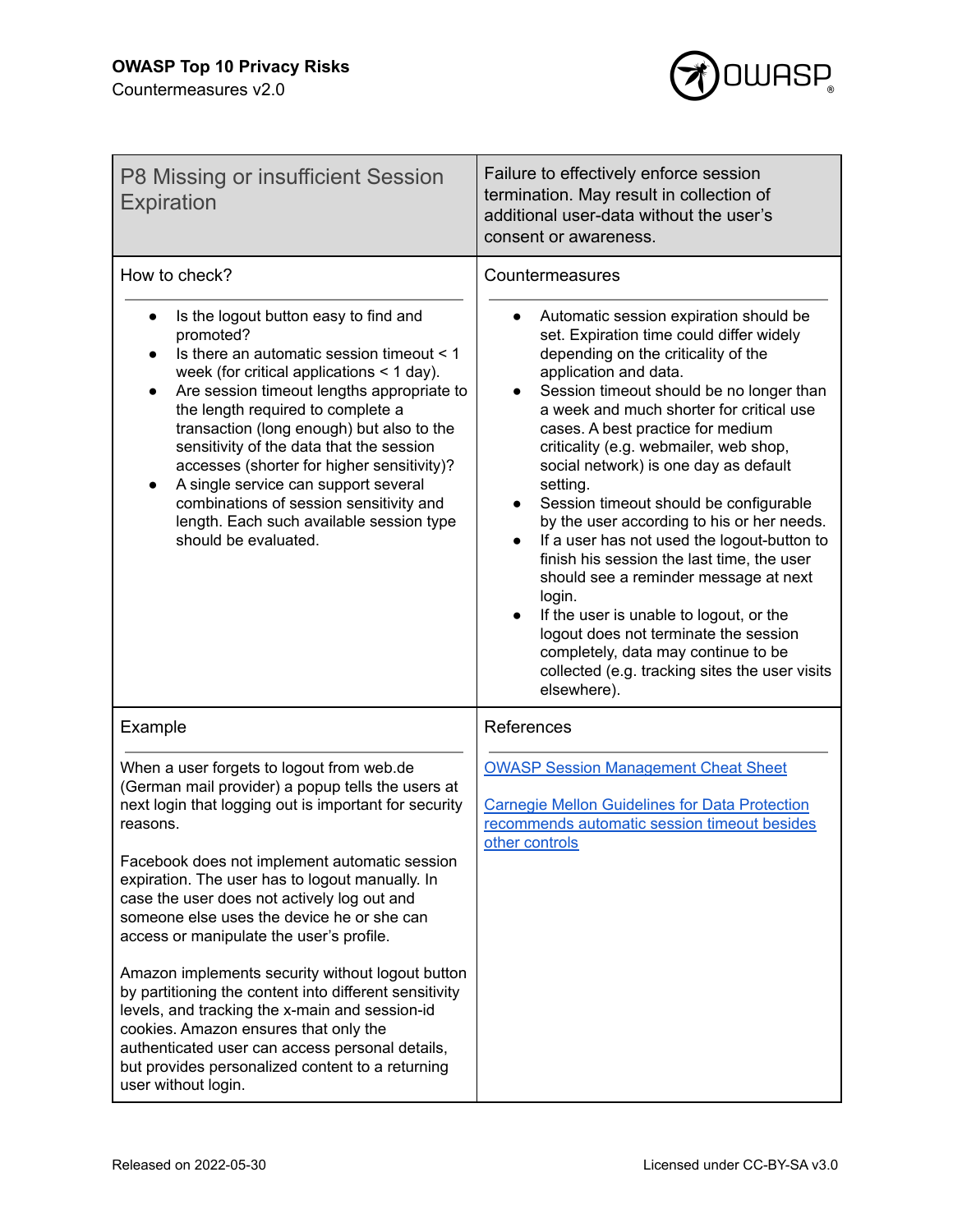Е



ī

| P9 Inability of users to access and<br>modify data                                                                                                                                              | Users do not have the ability to access,<br>change or delete data related to them.                                                                                                                                                                                                                                                                                                                               |
|-------------------------------------------------------------------------------------------------------------------------------------------------------------------------------------------------|------------------------------------------------------------------------------------------------------------------------------------------------------------------------------------------------------------------------------------------------------------------------------------------------------------------------------------------------------------------------------------------------------------------|
| How to check?<br>Is there a possibility to view own data<br>Is there a possibility to request updates,<br>or change data?<br>Are updates forwarded and considered by<br>relevant third parties? | Countermeasures<br>Allow to directly access, modify and<br>delete data via the user account<br>If this is not fully possible, provide other<br>$\bullet$<br>means to access, modify and delete user<br>data e.g. via form or email request<br>Perform user requests in a timely manner<br>$\bullet$<br>and consider third parties<br>Track user requests<br>$\bullet$<br>For further countermeasures see also P7 |
| Example<br>Information degrades over time leading to<br>inaccuracies that might adversely affect an<br>individual.                                                                              | References<br><b>CNIL Developer's Guide Sheet n°13: Prepare for</b><br>the exercise of people's rights                                                                                                                                                                                                                                                                                                           |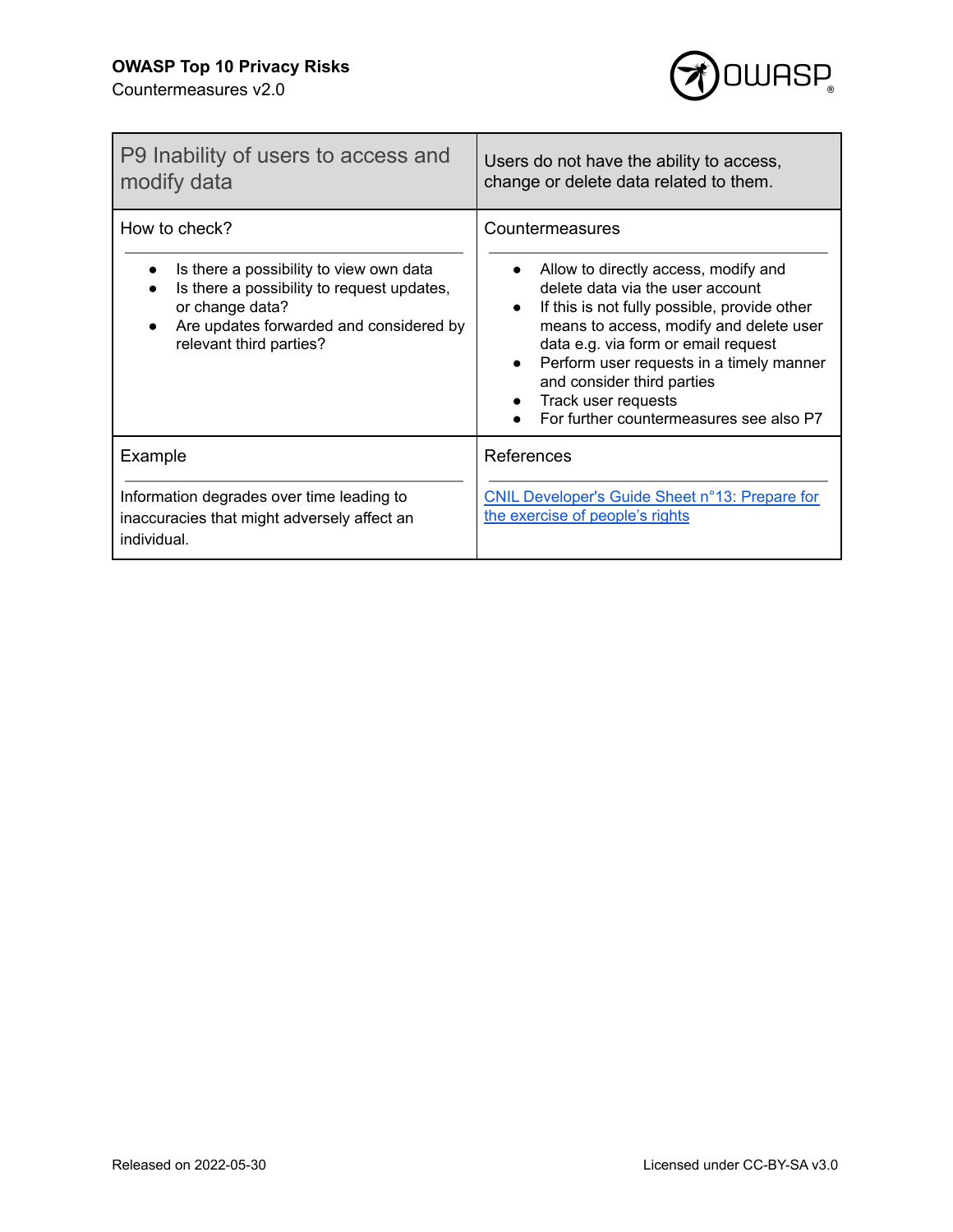

| P10 Collection of data not required<br>for the user-consented purpose                                                                                                                                                                                                                                                                                                                                                                                                                                                                               | Collecting descriptive, demographic or any<br>other user-related data that are not needed<br>for the purposes of the system. Applies also<br>to data for which the user did not provide<br>consent.                                                                                                                                                                                                                                                                                                                                                                                                                                                                                                |
|-----------------------------------------------------------------------------------------------------------------------------------------------------------------------------------------------------------------------------------------------------------------------------------------------------------------------------------------------------------------------------------------------------------------------------------------------------------------------------------------------------------------------------------------------------|----------------------------------------------------------------------------------------------------------------------------------------------------------------------------------------------------------------------------------------------------------------------------------------------------------------------------------------------------------------------------------------------------------------------------------------------------------------------------------------------------------------------------------------------------------------------------------------------------------------------------------------------------------------------------------------------------|
| How to check?<br>List personal data collected by the                                                                                                                                                                                                                                                                                                                                                                                                                                                                                                | Countermeasures<br>Define the purpose of the collection of                                                                                                                                                                                                                                                                                                                                                                                                                                                                                                                                                                                                                                         |
| application.<br>Request description of purpose.<br>Check if collected data is required to fulfill<br>the purpose.<br>If data is collected that is not required for<br>$\bullet$<br>the primary purpose(s), check if consent<br>to collect and process this data was given<br>and is documented.<br>Are individuals notified and asked if<br>$\bullet$<br>purpose or processing is changed?<br>Are regular compliance checks regarding<br>the collection of personal data and user<br>consent in place?                                              | personal data.<br>Only collect personal data required to<br>$\bullet$<br>fulfill the purpose.<br>Default is to collect as little data as<br>$\bullet$<br>possible unless the user chooses<br>otherwise (data reduction / minimization).<br>Provide the data subject the option to<br>$\bullet$<br>provide additional data voluntarily to<br>improve the service (e.g. product<br>recommendation, personalized<br>advertisement) with possibility to opt-out.<br>The purpose for collection of personal<br>data collected is specified no later than at<br>the time of data collection.<br>Conditioned collection: Collect personal<br>data only if they are really required for a<br>used feature. |
| Example                                                                                                                                                                                                                                                                                                                                                                                                                                                                                                                                             | References                                                                                                                                                                                                                                                                                                                                                                                                                                                                                                                                                                                                                                                                                         |
| Positive:<br>A webshop collects Email addresses to<br>send an order confirmation to the buyer.<br>This email address is not used to send<br>news about products (another purpose)<br>unless the user actively chooses this<br>option (opt-in).<br>Negative:<br>A leading webshop provides personalized<br>advertisement to its users. This can be<br>disabled, but the default setting is on.<br>From a privacy point of view it should be<br>disabled by default and the user should<br>opt-in to receive personalized product<br>recommendations. | Purpose limitation under the GDPR: can Article<br>6(4) be automated?<br>Privacy Design Strategies:<br>M. Colesky, J.-H. Hoepman, and C. Hillen.<br>A Critical Analysis of Privacy Design<br>Strategies. In 2016 International<br><b>Workshop on Privacy Engineering -</b><br>IWPE'16, San Jose, CA, USA, May 26<br>2016. (to appear).<br>J.-H. Hoepman. Privacy Design<br>$\bullet$<br>Strategies. In IFIP TC11 29th Int. Conf.<br>on Information Security (IFIP SEC 2014),<br>pages 446-459, June 2-4 2014.                                                                                                                                                                                       |